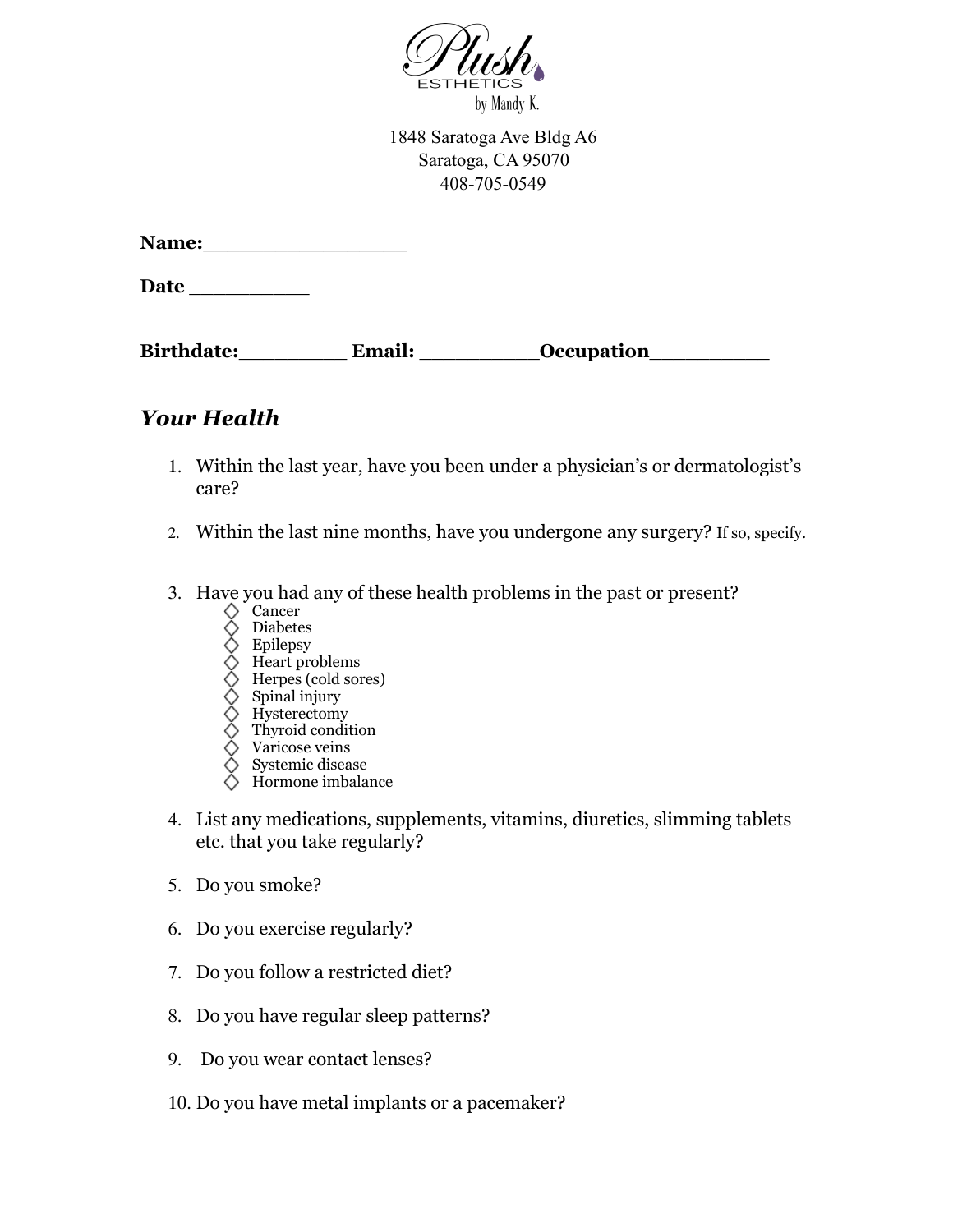### *Your Skin*

- 11. With what temperature of water do you cleanse? (cool, warm, hot)
- 12. Do you have any special skin problems pertaining to your face or body?
- 13. What skin care products are you currently using? What brand?
	-
	-
	- Toner. \*Others
- Soap \*Eye products Cleanser \*Exfoliator
	- Moisturizer
	- Mask

## *Exfoliation History*

- 14. Have you ever had chemical peels, laser, microdermabrasion, or any resurfacing treatments?
- 15. Do you use Accutane, Retin A, Renova, or Adapalene?
- 16. Do you use an acne medication? If yes, which drug:
- 17. Are you currently using any products that contain the following ingredients?
	- Glycolic acid
	- Lactic acid
	- Any exfoliating scrubs
	- Any hydroxy acid products
	- Vitamin A derivatives

#### *Moisture Hydration*

- 18. How much plain water do you consume daily?
- 19. How many alcoholic beverages do you consume weekly?
- 20. Do you ever experience this condition on your skin?
	- $\Diamond$  Flakiness
	- Tightness
	- Obvious dryness
- 21. What SPF sunscreen do you use on your face? \_\_\_\_\_\_ Body?\_\_\_\_\_\_
- 22. Do you sunbathe or use tanning beds?

## *Capillary Activity*

- 23. Do you burn easily in moderate sunlight?
- 24. Do you blush easily when nervous?
- 25. Do you have a tendency to redness?
- 26. Do you suffer from sinus problems?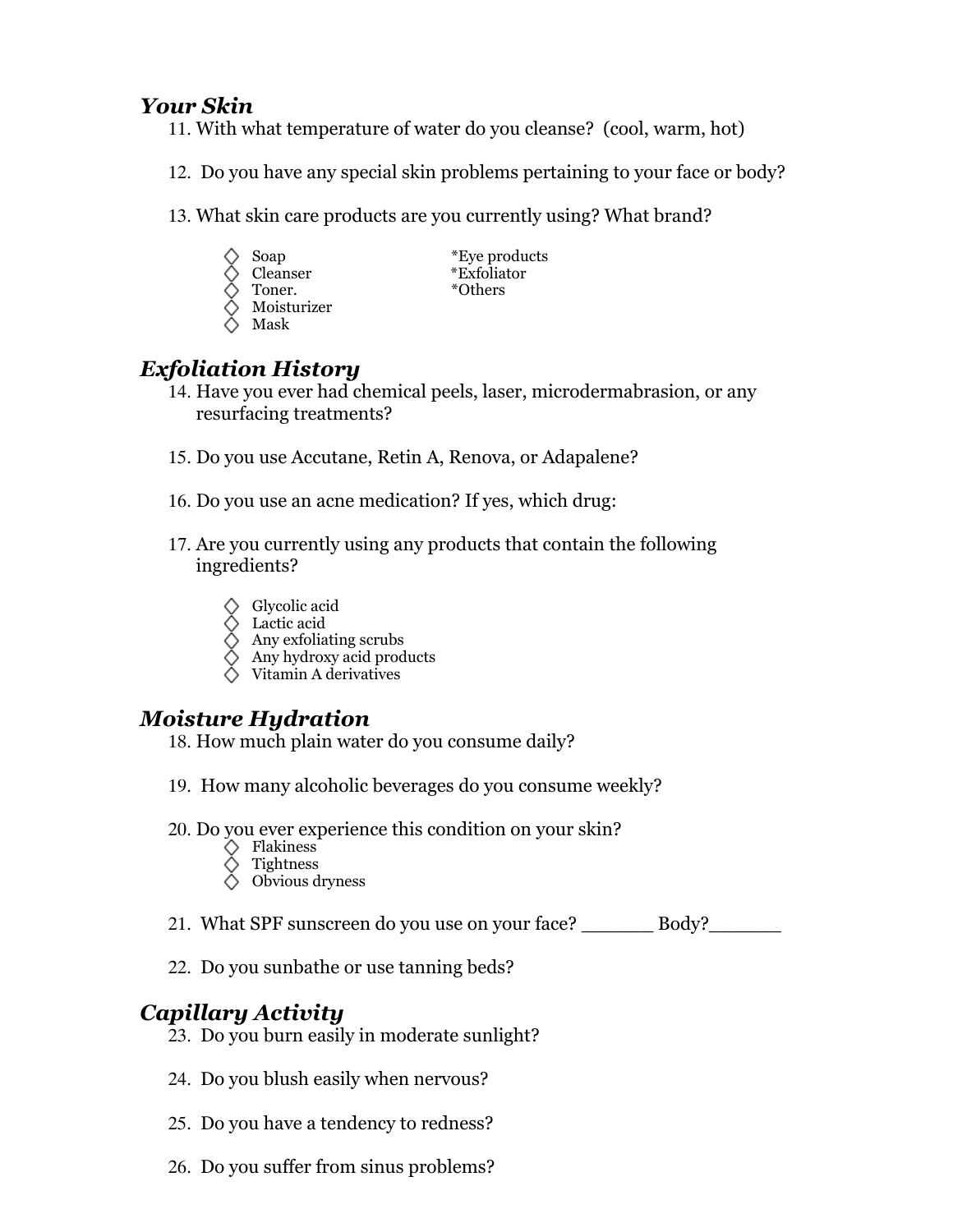### *Oil Secretion*

- 27. Do you ever experience oily shine during the day?
- 28. Do you ever experience skin breakouts?

#### *Nerve Activity*

- 29. Do you drink caffeinated beverages (coffee, tea, soft drinks)? If so, how many daily?
- 30. Do you ever experience a burning, itching sensation on your skin?
- 31. What is your pain threshold? (low, medium, high)
- 32. Have you ever experienced claustrophobia?
- 33. What type of massage pressure do you prefer? (soft, medium, firm)
- 34. Have you ever had a reaction to any of the following?
	- Cosmetics
	- Medicine
	- Iodine
	- Pollen
	- Food
	- Hydroxy acid Animals
	- Fragrance
	- Sunscreen
	- **Others**

## *Female Clients Only*

- 35. Are you taking oral contraception?
- 36. Are you pregnant or trying to become pregnant?
- 37. Are you lactating?

## *Male Clients Only*

- 38. What is your current shaving system? (electric or wet shave)
- 39. Do you experience irritation from shaving?
- 40. Do you experience ingrown hairs?

## *Questions to Discuss Every Visit*

- 41. Are you currently having or due for your menstrual period?
- 42. Have you started any new medication?
- 43. Have you had any recent dental x-rays?
- 44. What are your skincare goals?